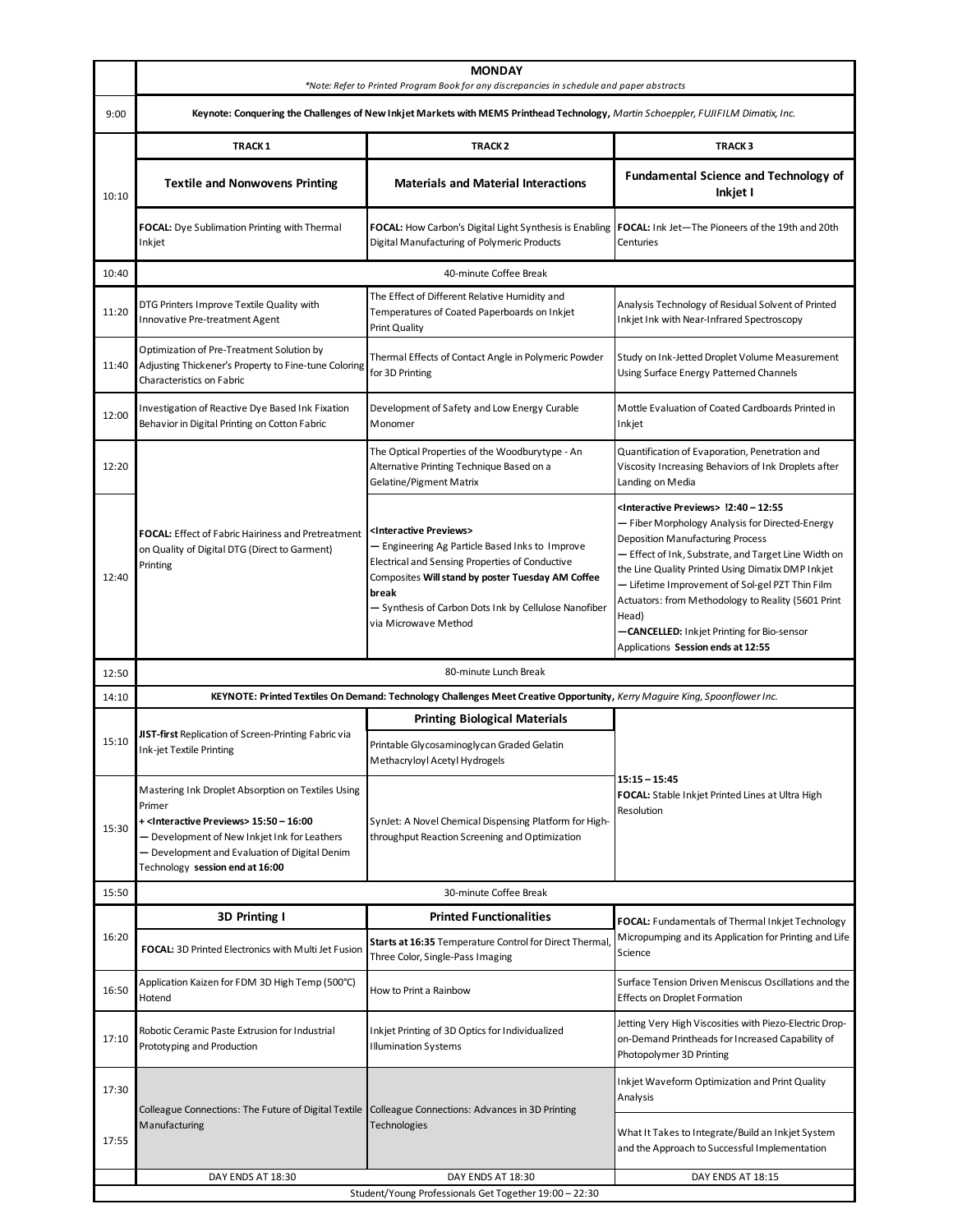|                                                             | <b>TUESDAY</b><br>*Note: Refer to Printed Program Book for any discrepancies in schedule and paper abstracts                                                                                                                                                                                                                                                    |                                                                                                                                                                                                                                                                                                |                                                                                                                                                                         |  |  |  |
|-------------------------------------------------------------|-----------------------------------------------------------------------------------------------------------------------------------------------------------------------------------------------------------------------------------------------------------------------------------------------------------------------------------------------------------------|------------------------------------------------------------------------------------------------------------------------------------------------------------------------------------------------------------------------------------------------------------------------------------------------|-------------------------------------------------------------------------------------------------------------------------------------------------------------------------|--|--|--|
| 9:00                                                        | KEYNOTE: Application of Printed, Stretchable Electronics for Monitoring Brain Activities, Tsuyoshi Sekitani, Osaka Universit y                                                                                                                                                                                                                                  |                                                                                                                                                                                                                                                                                                |                                                                                                                                                                         |  |  |  |
|                                                             | <b>TRACK1</b>                                                                                                                                                                                                                                                                                                                                                   | <b>TRACK2</b>                                                                                                                                                                                                                                                                                  |                                                                                                                                                                         |  |  |  |
|                                                             | <b>3D Printing II</b>                                                                                                                                                                                                                                                                                                                                           | <b>Printed Electronics</b>                                                                                                                                                                                                                                                                     | <b>Fundamental Science and Technology of</b><br>Inkjet II                                                                                                               |  |  |  |
| 10:10                                                       | FOCAL: Large Scale Metal Additive Manufacturing -<br>System Configuraion, Materials, and Challenges                                                                                                                                                                                                                                                             | FOCAL: Printed Electronics Integrated with Carbon<br><b>Fiber Composites</b>                                                                                                                                                                                                                   | FOCAL: Simulation, Visualization, and Analysis of Drop<br>Breakup and Coalescence in Ink Jet Printing<br>and Drop Based Fabrication                                     |  |  |  |
| 10:40                                                       | 40-minute Coffee Break / Exhibits Open                                                                                                                                                                                                                                                                                                                          |                                                                                                                                                                                                                                                                                                |                                                                                                                                                                         |  |  |  |
| 11:20                                                       | Calibration, Printing, and Post-machining Issues for<br>Large-scale Metal Additive Manufacturing Components Hydrogels                                                                                                                                                                                                                                           | Micro-reactive Inkjet Printing of Conductive PEDOT:PSS                                                                                                                                                                                                                                         | Shear-mode Piezo Inkjet Head with Two Recirculating<br>Paths                                                                                                            |  |  |  |
|                                                             |                                                                                                                                                                                                                                                                                                                                                                 |                                                                                                                                                                                                                                                                                                | <b>Healthcare Applications</b>                                                                                                                                          |  |  |  |
| 11:40                                                       | Fabrication of Large-scale Ti-6Al-4V Structures using 3D<br>Printing: Sensing, Control, and Automation                                                                                                                                                                                                                                                          | Sustainable Substrate for Printed Electronics                                                                                                                                                                                                                                                  | Detection, Imaging, and Quantification of DNA-based<br>Pathogen based on Inkjet-Printed Test<br><b>Strips</b>                                                           |  |  |  |
|                                                             | Design and Digital Fabrication of Magneto-dielectric<br>12:00 Composites for Additive Manufacturing of Gradient<br><b>Index RF Lenses</b>                                                                                                                                                                                                                       | Printable 2D Conductors for Wearable Electronics<br>Applications                                                                                                                                                                                                                               | 12:00 - 12:30 FOCAL: Paper-based Electrochemical<br>Sensors: How to Converge Sustainable Electrochemical<br>Sensors with Printing Techniques + 5 MIN CHANGE<br>SESSIONS |  |  |  |
|                                                             | 12:20 3D printing of ethylcellulose implants by solvent jetting                                                                                                                                                                                                                                                                                                 | Image Based Quality Assurance of Fabricated Nitrate<br>Sensor                                                                                                                                                                                                                                  |                                                                                                                                                                         |  |  |  |
|                                                             | <interactive previews=""> 12:40 - 13:00</interactive>                                                                                                                                                                                                                                                                                                           | <interactive previews=""> 12:40 - 12:50<br/>- Effect of Introducing Receptive Layer to Paper<br/>Substrate in Powder Electroluminescent Device<br/>- Study on Preparation of Organometal Halide<br/>Perovskite and Electron-transporting Layer Thin<br/>Film by Ink-jet Printing</interactive> | <b>Digital Packaging</b>                                                                                                                                                |  |  |  |
| 12:40                                                       | - 3D Printing for Glass Casting<br>- Printing the Muses: Reimaging Digital Musical<br>Instruments through 2.5D Printing<br>- Additive Manufacturing with Soft TPU: Thermal<br>Properties for Printability and Adhesion Strength in<br>Multimaterial Flexible Joints<br>- Surface Color Optimization of Powder-based 3D<br>Objects based on Impregnation Process |                                                                                                                                                                                                                                                                                                | Methods of Tracking Unique Items through High-<br>Volume Print & Fabrication Operations                                                                                 |  |  |  |
| 13:00                                                       |                                                                                                                                                                                                                                                                                                                                                                 | 60-minute Lunch Break                                                                                                                                                                                                                                                                          |                                                                                                                                                                         |  |  |  |
|                                                             | FOCAL: Application of Attribute Information of Voxel-<br>14:00 Based 3D Data Format FAV for Metamaterials<br><b>Structure Design</b>                                                                                                                                                                                                                            | FOCAL: Image-based Non-contact Conductivity<br>Prediction for Inkjet Printed Electrodes                                                                                                                                                                                                        | FOCAL: Smart Packaging-How Smart are the<br>Applications                                                                                                                |  |  |  |
|                                                             | 14:30 Barcodes on Non-Flat Surfaces                                                                                                                                                                                                                                                                                                                             | The Development & Fabrication of the All Inkjet Printed<br>Electronic Devices Using Novel Functional Materials<br>Suitable for Various Sensing Applications in the Field of<br>Printed and Flexible Electronic                                                                                 | How the Printing Industry will Enable More<br><b>Environmentally Friendly Packaging</b>                                                                                 |  |  |  |
| 14:50                                                       | Multi Material Wire-arc Deposition using Metal Big<br>Area Additive Manufacturing                                                                                                                                                                                                                                                                               | Double Sided Electrodes Connection Based on Printing<br>Method                                                                                                                                                                                                                                 | Methods for Optimising Ink and Coatings for Packaging                                                                                                                   |  |  |  |
| 15:10                                                       |                                                                                                                                                                                                                                                                                                                                                                 | 40-minute Coffee Break/Exhibits Open                                                                                                                                                                                                                                                           |                                                                                                                                                                         |  |  |  |
| 15:50                                                       | Data Analysis Approach for Additive Manufacturing<br>Print Quality                                                                                                                                                                                                                                                                                              | Influence of Printing Parameters on Multiwall Carbon<br>Nanotube (MWCNT) Sensors Fabrication<br>and Performance                                                                                                                                                                                |                                                                                                                                                                         |  |  |  |
|                                                             |                                                                                                                                                                                                                                                                                                                                                                 | <b>Security Printing</b>                                                                                                                                                                                                                                                                       | <b>LATE BREAKING NEWS</b>                                                                                                                                               |  |  |  |
| 16:10                                                       | <b>Printed Smart Objects</b>                                                                                                                                                                                                                                                                                                                                    | 3D Printing Technique that can Record Information<br>Inside an Object as Rewritable                                                                                                                                                                                                            |                                                                                                                                                                         |  |  |  |
| 16:30                                                       | JIST-first The Effect of Sub-surface Structure on the<br>Color Appearance of 3D Printed Objects                                                                                                                                                                                                                                                                 | Advances in the Decoding of Data-Bearing Halftone<br>Images                                                                                                                                                                                                                                    |                                                                                                                                                                         |  |  |  |
| 16:50                                                       | Visualization of Biomedical Products based on Paper-<br>based Color 3D printing                                                                                                                                                                                                                                                                                 | <interactive preview=""> 16:50 - 16:55<br/>- Lightfastness of Invisible UV Fluorescence Inkjet<br/>Printing on Anticounterfeit Document</interactive>                                                                                                                                          |                                                                                                                                                                         |  |  |  |
| DAY ENDS at 17:10<br>DAY ENDS at 17:15<br>DAY ENDS at 16:55 |                                                                                                                                                                                                                                                                                                                                                                 |                                                                                                                                                                                                                                                                                                |                                                                                                                                                                         |  |  |  |
| CONFERENCE RECEPTION 17:30 - 19:00                          |                                                                                                                                                                                                                                                                                                                                                                 |                                                                                                                                                                                                                                                                                                |                                                                                                                                                                         |  |  |  |
|                                                             | Cityscape Bar and Lounge<br>Tower 1, 46th Floor, Hilton San Francisco Union Square                                                                                                                                                                                                                                                                              |                                                                                                                                                                                                                                                                                                |                                                                                                                                                                         |  |  |  |